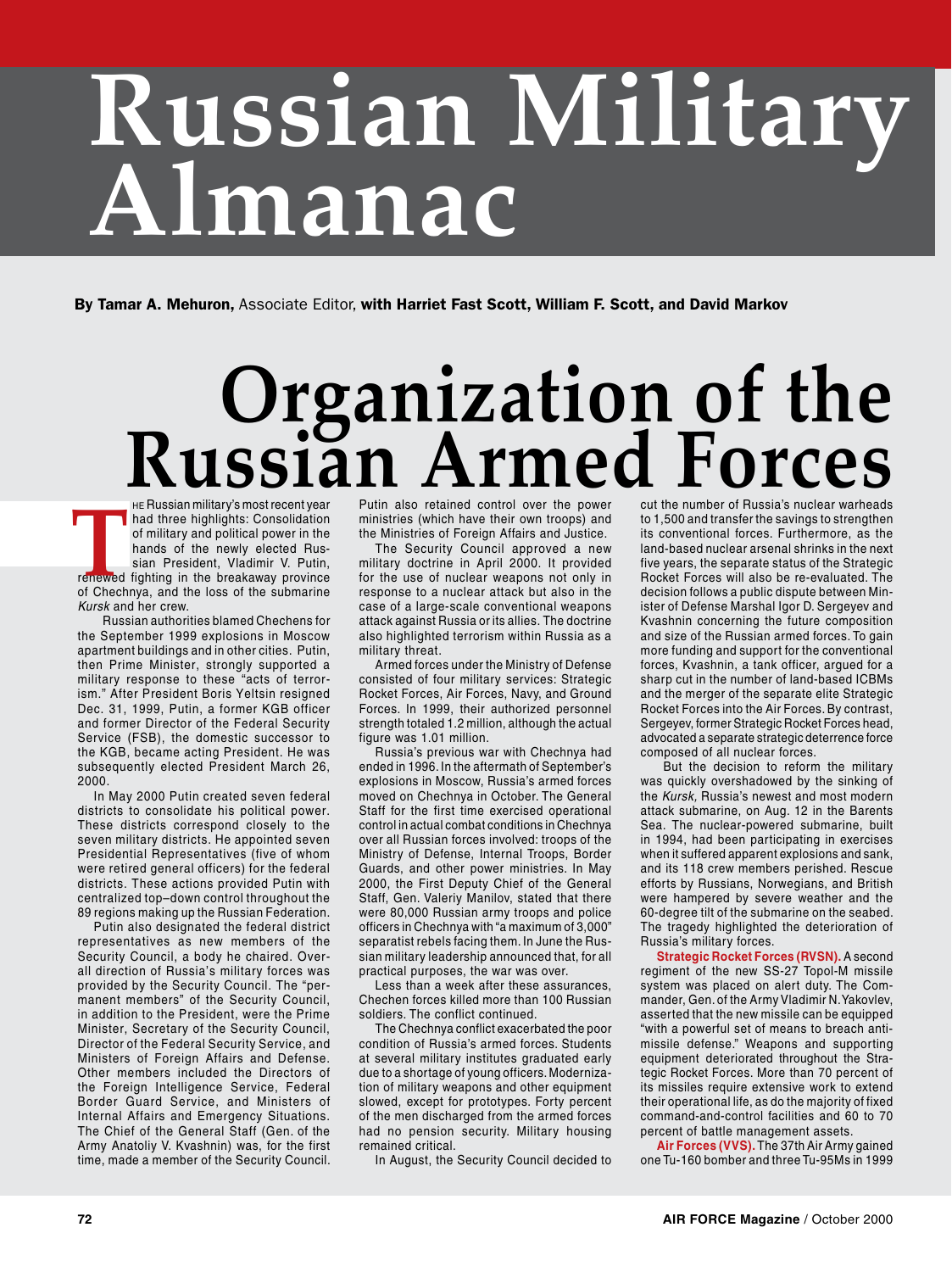**DoD** photo by R.D. Ward DoD photo by R.D. Ward

*US Secretary of Defense William S. Cohen (left) is greeted by Russian Federation Minister of Defense Marshal Igor D. Sergeyev on arrival at the Ministry of Defense building in Moscow in June. The visit was part of Cohen's week-long trip to meet European government and defense leaders.* 

from Ukraine. In early 2000, Ukraine returned an additional seven Tu-160s to Russia. One additional new Tu-160 is being completed at the Kazan plant. Russia modified its Kh-55 nuclear armed cruise missile, now designated Kh-55SM, to carry non-nuclear warheads. The Kh-55SM missiles can be launched by either the Tu-160 or Tu-95. Fighter aircraft developments included the first test flights of Sukhoi's Berkut S-37, with its swept-forward wings, and the MiG prototype Project 1-44.

The average annual flying time was 10 to 16 hours for fighter pilots, 18 to 24 hours for pilots in ground-attack aircraft, 12 to 26 hours for bomber pilots, 20 hours for long-range aircraft pilots, and 44 to 60 hours for military transport pilots. Exceptions to this were the bomber, ground-attack, and reconnaissance pilots flying missions in Chechnya.

**Navy (VMF).** Repairs on the missile cruiser *Slava,* which began in 1990, were completed in November 1999. It was re-designated the guard missile cruiser *Moscow.* The first in a series of nuclear surface ships, the heavy guided missile cruiser *Admiral Ushakov* is undergoing repairs. The *Yuriy Dolgorukiy* ballistic missile submarine, under construction at the Severodvinsk yard, is 47 percent completed. It is the first of the Borey (Arctic wind)–class fleet.

**Ground Forces (SV).** The Chechnya war exposed weaknesses in Russia's ground forces. Conscripts were poorly trained; contract troops were little better. Equipment generally was in poor condition, and most was obsolete by NATO standards. Chechen fighters, with manpower odds of 10-to-1 against them, and lacking artillery, air support, or tanks, remained in the field.

Russian helicopter gunships flew approximately 40,000 missions, striking Chechen forces, providing air cover for ground troops and transporting personnel and supplies. Five military transport helicopters were equipped with Global Positioning System satellite navigation, which significantly improved their effectiveness, especially during night operations. The new Ka-52 helicopter, Alligator, made its first flight in February.

Airborne forces currently number about 40,000 personnel and were scheduled to increase. These forces remain directly subordinate to the Supreme High Command. As Russia's only mobile forces, they are heavily involved in the Chechen war. As of June 2000, 171 airborne troops had been killed and 420 wounded. Of those killed, approximately onethird were lost in a single battle.



#### Russian and US Grades

|                       | Naval grades in italics                                                                                         |
|-----------------------|-----------------------------------------------------------------------------------------------------------------|
| <b>Russia</b>         | <b>US</b>                                                                                                       |
|                       | <b>Five Stars</b>                                                                                               |
| Russian<br>Federation | Marshal of  General of the Army<br><b>General of the Air Force</b><br><b>Fleet Admiral</b>                      |
|                       | <b>Four Stars</b>                                                                                               |
|                       | General of the Army General (USA)<br>General of the Army  General (USAF)<br>Admiral of the Fleet  Admiral (USN) |
|                       | <b>Three Stars</b>                                                                                              |
|                       | General Colonel Lieutenant General                                                                              |
|                       | <b>Two Stars</b>                                                                                                |
|                       | General Lieutenant Major General<br>Vice Admiral Rear Admiral (Upper Half)                                      |
|                       | <b>One Star</b>                                                                                                 |
|                       | General Major  Brigadier General<br>Rear Admiral  Rear Admiral (Lower Half)                                     |
|                       | O-6                                                                                                             |
|                       | Captain (1st Class) Captain                                                                                     |
|                       | $O-5$                                                                                                           |
|                       | Lieutenant Colonel  Lieutenant Colonel<br>Captain (2nd Class) Commander                                         |
|                       | $O-4$                                                                                                           |
| Major                 | .<br>Major<br>Captain (3rd Class)  Lieutenant Commander<br>$O-3$                                                |
|                       |                                                                                                                 |
|                       | Captain Lieutenant  Lieutenant<br>$O-2$                                                                         |
|                       | Senior Lieutenant  First Lieutenant                                                                             |
|                       | Senior Lieutenant  Lieutenant Jr. Grade<br>$O-1$                                                                |
|                       | Lieutenant  Second Lieutenant                                                                                   |

*Lieutenant .............................................Ensign*

*Minister of Defense Sergeyev currently holds the rank of Marshal of Russian Federation. Four Marshals of Soviet Union are alive today: S.L. Sokolov, V.G. Kulikov, V.I. Petrov, and D.T. Yazov. All four are officially listed as advisors to the Russian Federation Ministry of Defense.*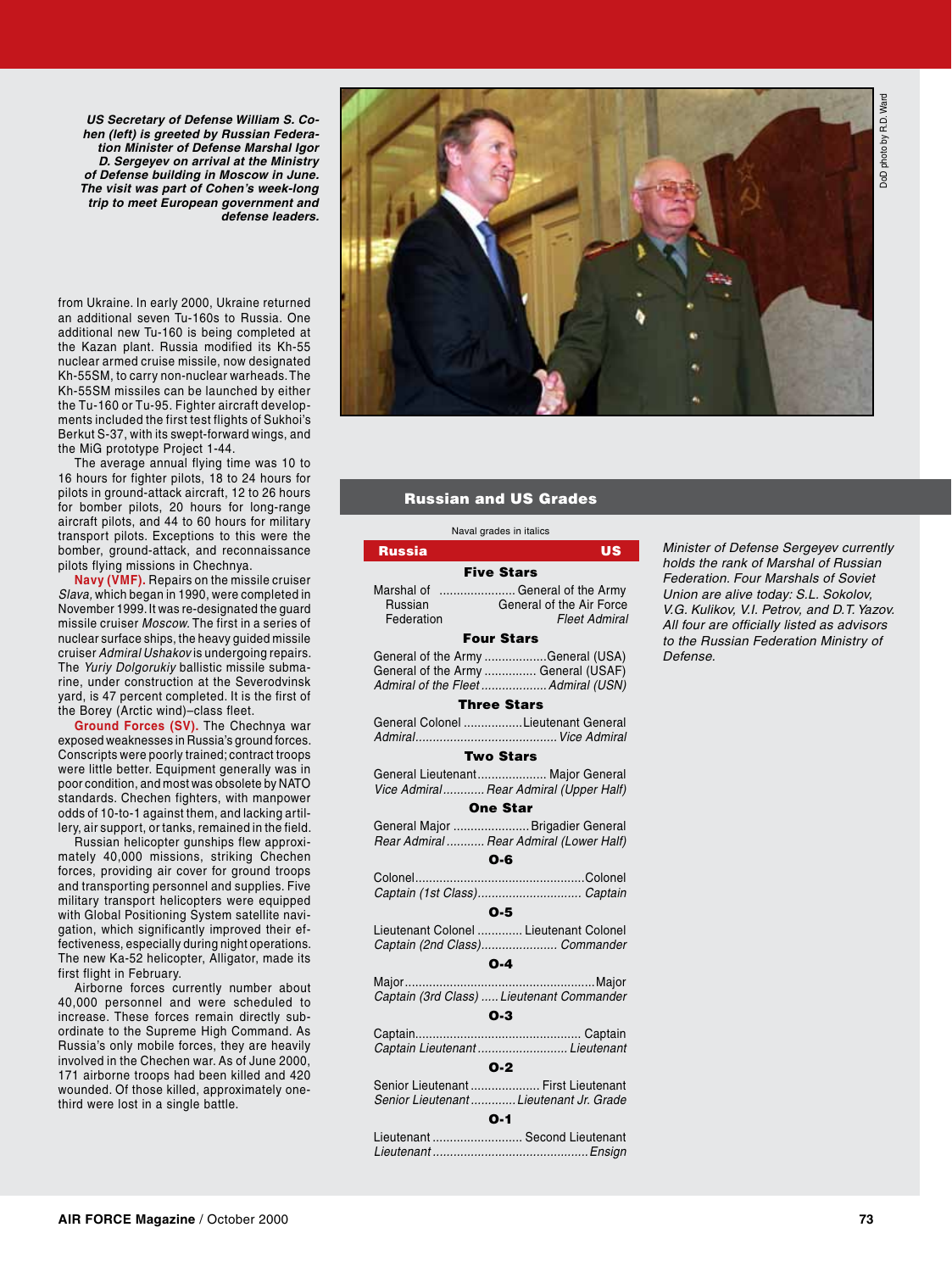#### Structure of the Russian Armed Forces **As of July 27, 2000**



Forces of Supreme High Command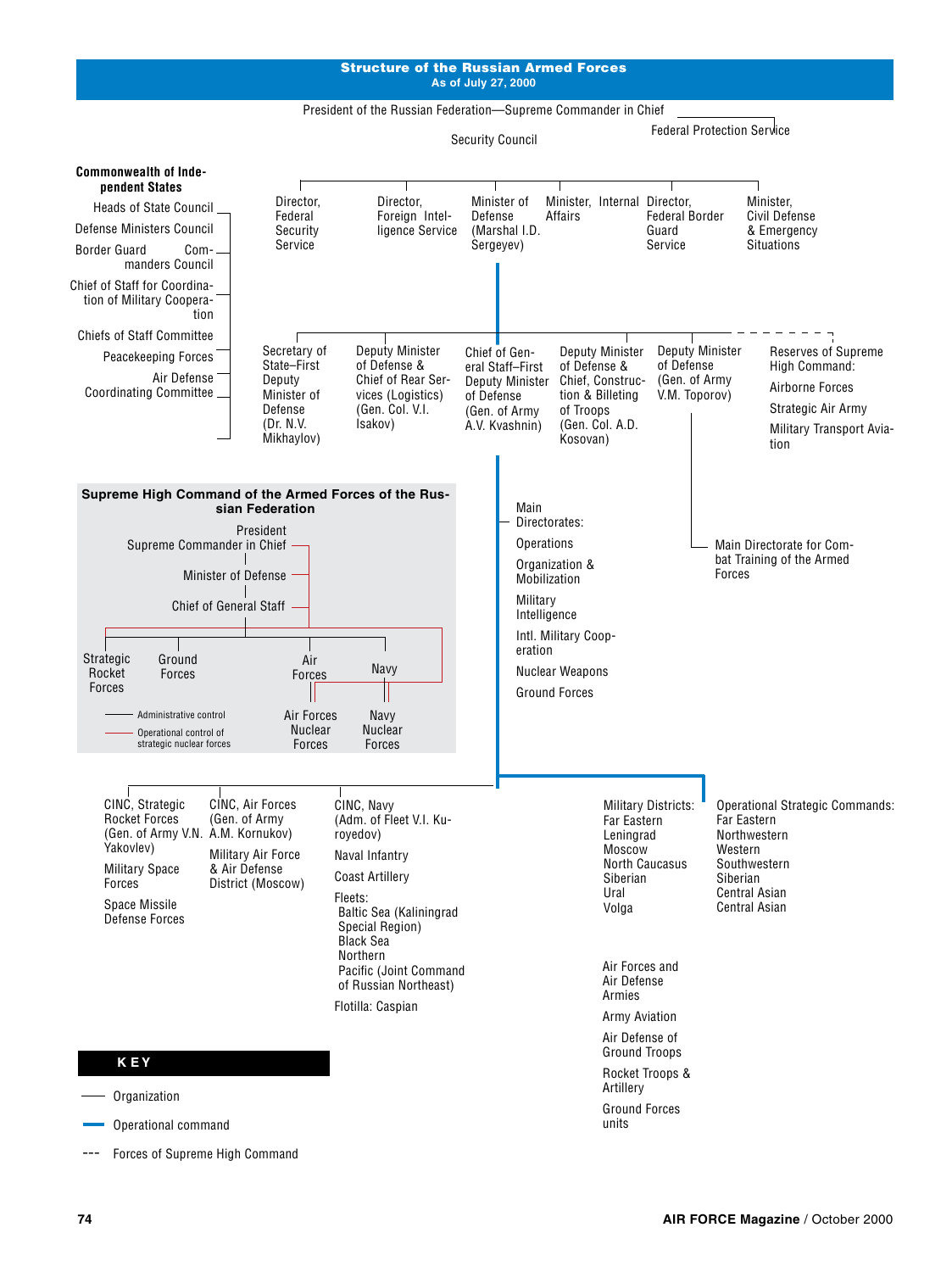#### Lineup of Russian Aerospace Power, 1999

#### Strategic Forces

*Includes deployable Russian and deactivated Ukrainian strategic forces.*

#### **783–Intercontinental Ballistic Missiles**

SS-18 (RS-20): 180. SS-19 (RS-18): 150. SS-24 (Silo) (RS-22): 37. SS-24 (Rail) (RS-22): 36. SS-25 (RS-12M): 360. SS-27 (RS-12M2): 20.

**106–Long-Range Bombers<sup>a</sup>**

Tu-95 (MS6) Bear-H6: 29. Tu-95 (MS16) Bear-H: 54. Tu-160 Blackjack: 23.

**105–Medium Range Bombers**

Tu-22M Backfire: 105.

**20–Tanker Aircraft**

Il-78 Midas: 20.

**308–Submarine-Launched Ballistic Missiles<sup>b</sup>**

SS-N-18 (RSM-50): 176. SS-N-20 (RSM-52): 20. SS-N-23 (RSM-54): 112. **21–Strategic Ballistic Missile Submarines<sup>c</sup>**

Delta III (Kalmar): 11. Delta IV (Delfin): 7. Typhoon (Akula): 3.

**100–Strategic Anti-Ballistic Missile Launchers**

ABM-3 (SH-11) Gorgon: 36. AMB-3 (SH-08) Gazelle: 64.

a Ukraine sent one Tu-160 Blackjack and three Tu-95 Bear-Hs to Russia to pay off its energy debts.<br><sup>b</sup> The SS-N-20 SLBMs decreased from 80 on four Typhoon SSBNs in 1998 to 20 on one

operational Typhoon SSBN in 1999. c All Delta Is and Delta IIs have been withdrawn from active deployments and are not

counted as operational strategic forces. Since 1994, operational forces of Delta IIIs and Typhoons have shrunk from 14 to 11 and six to three, respectively.

#### Air Forces

#### **885–Fighter–Interceptors**

MiG-29 Fulcrum: 260. MiG-31 Foxhound: 300. Su-27 Flanker: 325.

**490–Ground-Attack Aircraft**

Su-24 Fencer: 295. Su-25 Frogfoot: 195.

**200–Reconnaissance/Electronic Countermeasures Aircraft** MiG-25 Foxbat: 40. Su-24 Fencer: 150. Tu-22MR Backfire: 10.

**20–Airborne Early Warning and Control Aircraft**

A-50 Mainstay: 20.

#### External Deployments and Peacekeeping Forces As of Dec. 31

| Georgia/South Ossetia (peacekeeping)  1,700 |  |
|---------------------------------------------|--|
|                                             |  |
|                                             |  |
|                                             |  |
|                                             |  |
|                                             |  |
|                                             |  |
|                                             |  |
|                                             |  |
|                                             |  |
|                                             |  |
|                                             |  |

#### **425–Aircraft of Military Transport Aviation**

An-12 Cub: 45. An-22 Cock: 25. An-24 Coke: 25. An-32 Cline: 50. An-72/74/ 79: 20. An-124 Condor: 24. An-225 Cossack: 1. Il-76 Candid: 220. Tu-134/154 Careless: 15.

#### **2,400–Strategic Surface-to-Air Missile Launchers** SA-5 (S-200): 200. SA-10 (S-300P): 2,100. SA-12 (S-300V): 100.

Navy

#### **1–Aircraft Carrier**

Kuznetsov–class CTOL ship: 1. **60–Bombers and Strike Aircraft** Tu-22M Backfire: 60.

**55–Fighter–Interceptors**

Su-27 Flanker: 30. Su-33 Flanker: 25.

**35–Fighter–Attack Aircraft** Su-24 Fencer: 35.

**42–Reconnaissance/Electronic Warfare Aircraft**

An-12 Cub: 5. Il-20 Coot: 8. Su-24 Fencer: 12. Tu-22MR Backfire: 5. Tu-95 Bear: 12.

#### **270–Anti-Submarine Warfare Aircraft**

Be-12 Mail: 25. Ka-25 Hormone-A: 50. Ka-27 Helix-A: 85. Il-38 May: 35. Mi-14 Haze-A: 20. Tu-142 Bear-F: 55.

#### **135–Helicopters**

Ka-25 Hormone: 15. Ka-29 Helix: 30. Ka-31 Helix: 5. Mi-6 Hook: 10. Mi-8 Hip: 35. Mi-14 Haze: 40.

Russian aviation was restructured in 1998. Three commands—the Strategic Forces, Air Forces, and Air Defense Forces—were merged into two. The Strategic Forces and Air Forces survived, but the Air Defense Forces disappeared. Our table reflects the changes.

The Strategic Forces absorbed all medium-range theater bombers and aerial tankers (formerly part of the Air Forces) and the 100-launcher Moscow ABM system (formerly part of Air Defense Forces). The Air Forces picked up all strategic SAMs, interceptors, and airborne early warning aircraft (formerly part of Air Defense Forces).

Increases in some categories in 1999's military aircraft lineup reflect equipment changes to maintain minimal readiness and force levels. In addition, new information on inventory types is also reflected in changes to individual numbers.

#### Active Duty Military Population, 1999 As of Dec. 31, 1999

| Strategic offensive/defensive forces150,000140,000 |  |
|----------------------------------------------------|--|
|                                                    |  |
|                                                    |  |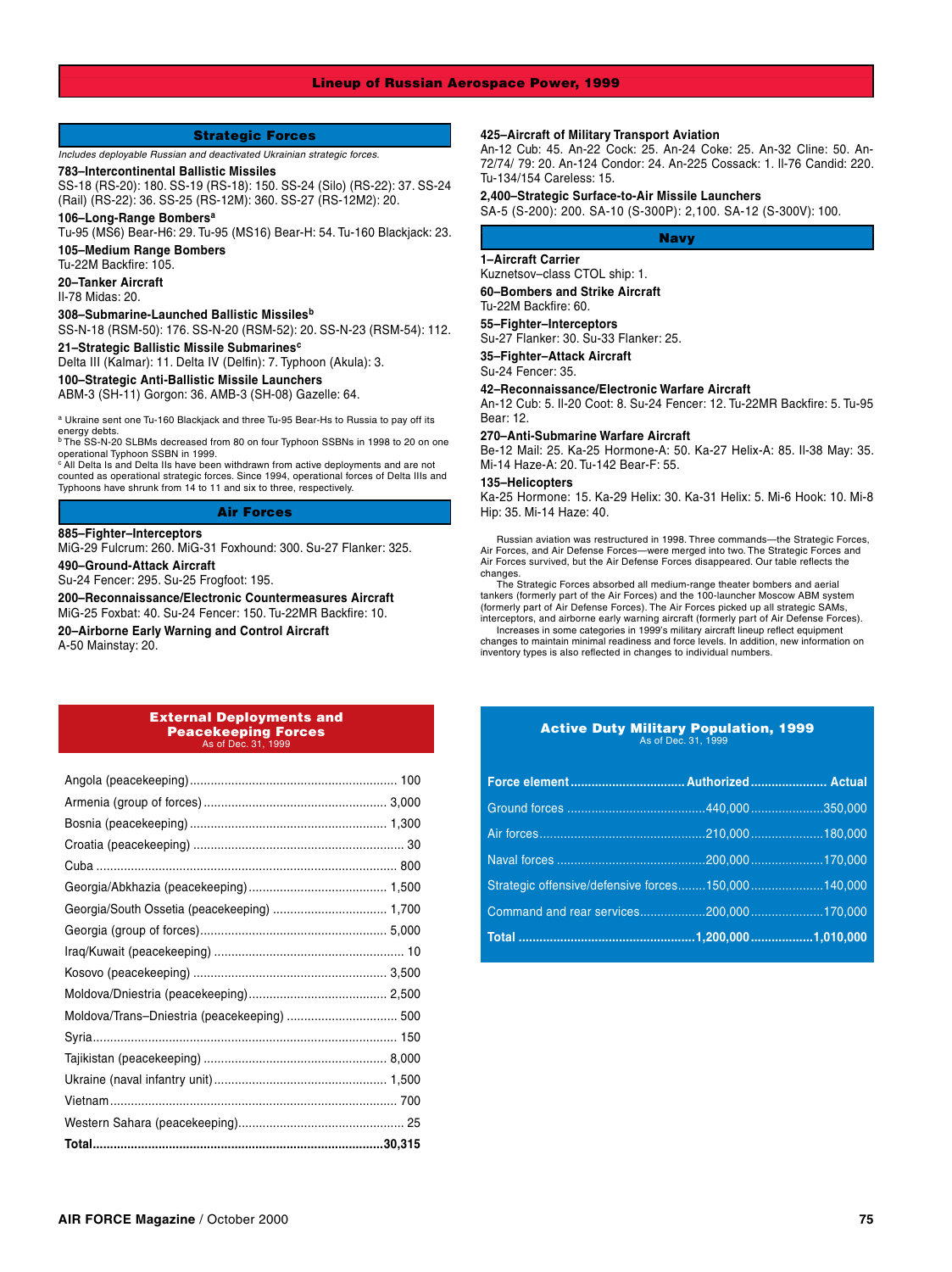## **Russian Defense Ministry** As of July 1, 2000

#### **Marshal of Russian Federation Igor Dmitriyevich Sergeyev**

Born 1938 in Ukraine. Russian. Russian Federation Minister of Defense since May 1997. Permanent member of the Security Council. **Service:** Transferred from coastal artillery to Strategic Rocket Troops in 1960. Chief of Staff, then Division Commander (1975). Chief of Staff and First Deputy Commander, Rocket Army (1980–83). Deputy Chief of Main Staff of Strategic Rocket Forces (1983), then First Deputy (1985). Deputy CINC, Rocket Troops, USSR, for Combat Training (1989–December 1991). Deputy Commander, Strategic Forces, Joint Armed Forces, CIS (April 1992), and Deputy Commander, Strategic Rocket Forces for Combat Training (January–August 1992). Commander in Chief, Strategic Rocket Forces, Russian Federation (August 1992). Promoted November 1997. **Training:** Black Sea Higher Naval School (1960). Dzerzhinskiy Military Engineering Academy (with distinction, 1973). Military Academy of the General Staff (1980).

#### **Gen. of the Army Anatoliy Vasilyevich Kvashnin**

Born 1946. Chief of the General Staff of the Armed Forces of the Russian Federation and First Deputy Minister of Defense since June 19, 1997. Member of the Security Council (June 2000). **Service:** Served in command posts in Czechoslovakia, Central Asia, and Belarus. Commander of a tank division (1978). First Deputy Commander, then Commander of an army (1989). Deputy Chief, then First Deputy Chief of the Main Directorate of Operations of the General Staff (1992–95). Commander of Military Operations in Chechnya (December 1994–February 1995). Commander of the Troops of the North Caucasus Military District (February 1995), in charge of Russian armed forces in the Chechen conflict. Acting Chief of the General Staff (May 23, 1997). Promoted November 1997. **Training:** Kurgan Engineering Institute (1969). Malinovskiy Military Academy of Armored Forces (1976). Military Academy of the General Staff (1989).

#### **Gen. Col. Aleksandr Davydovich Kosovan**

Born 1941. Deputy Minister of Defense and Chief of Construction and Billeting of Troops since April 1997. **Service:** Worked in Special Construction until 1984. Assigned to the Volga Military District, then again to the Main Directorate of Special Construction. Deputy Commander for Construction and Billeting Troops of the Transcaucasus Military District (1988). First Deputy Chief of Construction and Billeting of Troops (1992). Promoted 1996. Honorary Builder of Russia. **Training:** Novosibirsk Construction Engineering School (1996).

#### **Dr. Nikolay Vasilyevich Mikhaylov**

Born 1937. Secretary of State–First Deputy Minister of Defense (since September 1997). The only civilian in the top echelons of the Ministry of Defense. Responsible for the reform of defense industry and science. Service: Until 1986, in defense industry as Director of a leading scientific research institute working on anti-missile defense. Headed the Vympel Central Research & Production Association, after 1991, the Vympel Interstate joint stock corporation. Became a Deputy Secretary of the Security Council in July 1996, responsible for the military–industrial complex, assuring technological independence, and ecological safety. **Training:** Graduated from Moscow Bauman Institute of Technology (1961). Doctor of Sciences (Economics) and Grand Doctor of Philosophy. Professor. Full member of a number of national and international academies. Government prize winner (1984, 1997) for creating an early warning system, a space control system, and a system of anti-missile defense.

#### **Gen. Col. Vladimir Il'ich Isakov**

Born 1950. Deputy Minister of Defense and Chief of Rear Services (Logistics) since June 30, 1997. **Service:** Deputy Commander of an army for Rear Services. Served in Afghanistan (1984–86). Chief of Staff of Rear Services, Western Group of Forces (Germany, 1991). Deputy CINC– Chief of Rear Services, Western Group of Forces (Germany, 1992). Instructor at Academy of the General Staff (1994). Chief of Staff of Rear Services (1996). Promoted 1997. **Training:** Moscow Military School of Civil Defense, Military Academy of Rear Services and Transport, Military Academy of the General Staff.

#### **Gen. of the Army Vladimir Mikhaylovich Toporov**

Born 1946. Russian. Deputy Minister of Defense, Russian Federation, since June 1992. Plans and organizes Ground Forces combat training (December 1998). Member of Commission on the Social Affairs of Servicemen and Others Discharged from Military Service and Their Families (December 1996). **Service:** Twenty years in Airborne Troops. Chief of Staff and First Deputy Commander, Far Eastern Military District (1989–91). Commander of Moscow Military District (September 1991). Coordinator for sales of military equipment through *Voentekh* (1992–95). Under the military reform, main directorates replacing the Ground Forces were subordinated to Toporov (January 1998). Promoted 1996. **Training:** Odessa Artillery School (1968). Frunze Military Academy (1975). Military Academy of the General Staff (1984).

### **Uniformed Chiefs of the Military**

#### As of July 1, 2000

*Commanders in Chief are listed in the same order of service precedence as applied in the days of the Soviet Ministry of Defense. However, these commanders are no longer Deputy Ministers of Defense.*

#### **Gen. of the Army Vladimir Nikolayevich Yakovlev**

Born 1954. Commander in Chief, Strategic Rocket Forces, since June 30, 1997. **Service:** Com-mander of a missile regiment (1985). Deputy Commander (1989), Commander of a missile division (1991). Chief of Staff–First Deputy Commander of a missile army (1993). Commander of a missile army (1994). Chief of the Main Staff–First Deputy CINC of the Strategic Rocket Forces (De-cember 1996). Promoted June 2000. **Training:** Kharkov Higher Military Command Engineering School (1976). Dzerzhinskiy Military Academy (command faculty) (with gold medal, 1985). Military Academy of the General Staff (1999). Candidate of sciences (military).

#### **Gen. of the Army Anatoliy Mikhaylovich Kornukov**

Born 1942. CINC of the Air Forces since January 1998. **Service:** Commander of Air Forces fighter division (1980–85) and an Air Forces fighter corps (1985–87). First Deputy Commander of Air Defense Aviation (1988). First Deputy Commander of a detached Air Defense Army (1989), later Commander. Commander of the Moscow Air Defense District (September 1991). Promoted February 2000. **Training:** Chernigov Higher Aviation School for Pilots (1964). Military Command Academy of Air Defense (1980). Military Academy of the General Staff (1988).

#### **Adm. of the Fleet Vladimir Ivanovich Kuroyedov**

Born 1944. CINC of the Navy since Novem-ber 1997. **Service:** Pacific Fleet (1967–76). Flotilla Commander in the Pacific Fleet (1989). Chief of Staff and First Deputy Commander of the Baltic Fleet (1993). Commander of the Pacific Fleet (February 1996). Chief of the Main Naval Staff and First Deputy CINC of the Navy (July 1997). Promoted February 2000. **Training:** Pacific Ocean Higher Naval School (1967). Naval Academy (1978). Military Academy of the General Staff (with gold medal, 1989).